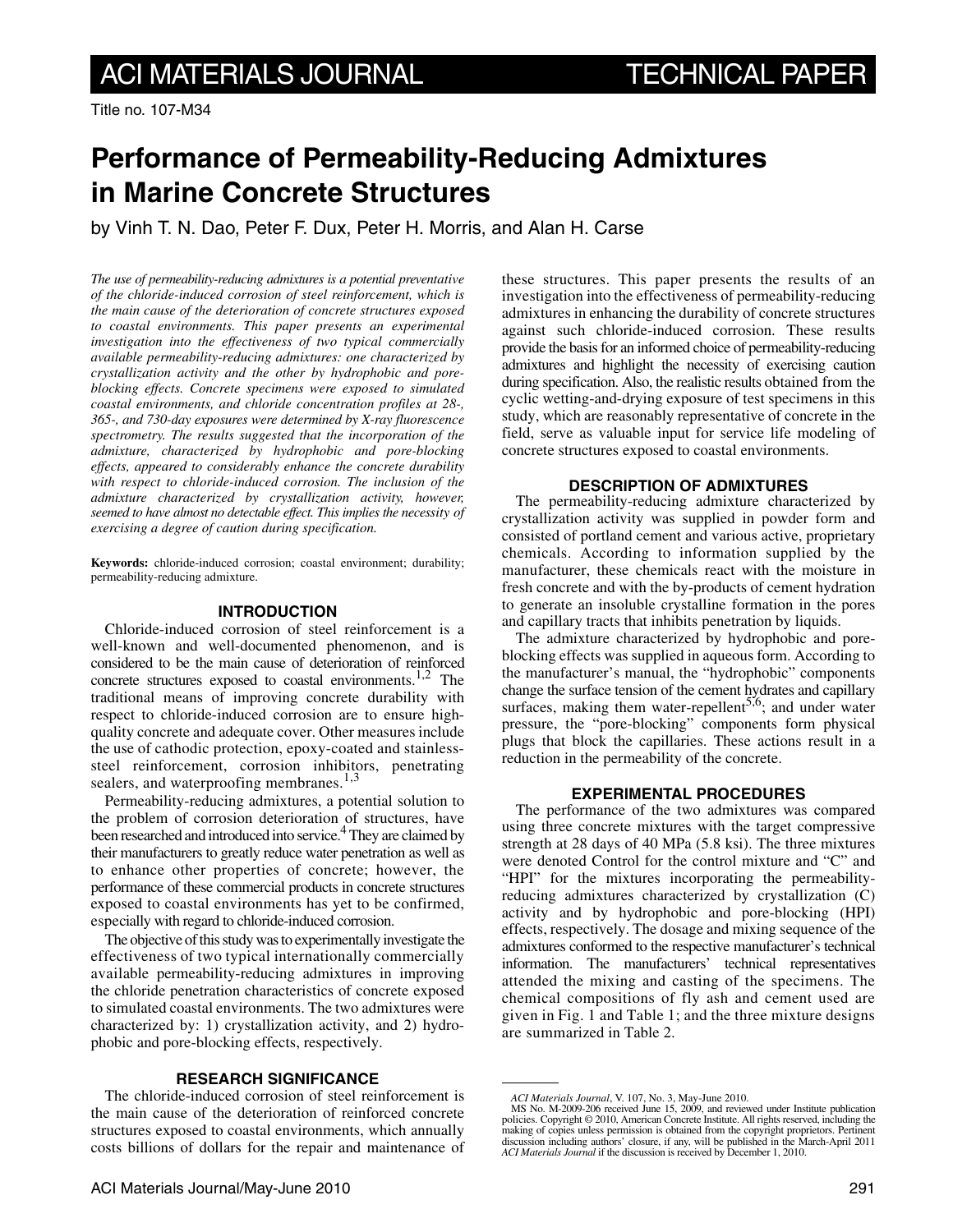**Vinh T. N. Dao** *is a Lecturer in the School of Civil Engineering at the University of Queensland, Australia, where he received his MEng and PhD. His research interests include structures and concrete technology.*

**Peter F. Dux** *is a Professor and Head of the School of Civil Engineering at the University of Queensland, where he received his PhD. His research interests include structures and concrete technology.*

**Peter H. Morris** *is a Research Fellow in the School of Civil Engineering at the University of Queensland, where he received his PhD. His research interests include mobile-boundary hydraulics, geomechanics, the disposal of mine wastes and dredge spoil, and the behavior and properties of early-age and mature concrete.*

**Alan H. Carse** *(deceased) was Principal Engineer (Concrete Technology) in the Structures Division of Queensland Main Roads Department, Australia. He received his PhD from the University of Queensland, for research into alkali-silica reaction, a field in which he has achieved international recognition.*

The concretes tested were deliberately specified to enable sufficient and meaningful data to be obtained within the reasonable period of 2 years. The pertinent Australian standard<sup>7</sup> requires concrete members exposed to tidal or splash zones in sea water to have a minimum characteristic compressive strength at 28 days of 50 MPa (7.3 ksi).

The concrete was mixed in a laboratory rotary pan concrete mixer. The mixing water (Table 2) was based on the saturated surface-dry condition of the aggregates and was adjusted to achieve the desired slump in the actual mixtures. The mixing water used was 216.8, 204, and 165 L/m<sup>3</sup> (375.1, 352.9, and 285.5 in. $3/ft^3$ ) for the Control, "C", and "HPI" mixtures, respectively. Because the "HPI" admixture was in liquid form, the actual mixing water for the "HPI" mixture was approximately 195 L/m<sup>3</sup> (337.4 in.<sup>3</sup>/ft<sup>3</sup>).

The mixing sequence used for the Control and "C" mixtures followed normal practice for ordinary concrete.



*Fig. 1—Chemical analysis of fly ash.*



First, aggregates, cement, and fly ash (together with "C" powder in the case of the "C" mixture) were mixed. The target slump was 25 mm (1.0 in.) upon the addition of mixing water containing water-reducer. It was then increased to 75 mm (3.0 in.) by the addition of the high-range waterreducing admixture. The mixing sequence for the "HPI" mixture, following the manufacturer's advice, was different, with the mixing water and "HPI" admixture being introduced into the mixture before the aggregates, cement, and fly ash. A high-range water-reducing admixture was added at the end to bring the slump up to the target value.

Concrete of each mixture was cast into 350 mm (13.8 in.) square by 750 mm (29.5 in.) high reinforced columns with cover to the reinforcement of 50 mm (2.2 in.). The columns were cured in timber molds for 3 days, and then exposed to a simulated coastal environment in specimen tanks (Fig. 2). The level of simulated seawater in the specimen tanks rose and fell periodically (Fig. 3) to model real tidal conditions as water was pumped to and fro between the tanks and a reservoir tank. The cyclic wetting-and-drying exposure gave conditions that were reasonably representative of those experienced by concrete in the field and, hence, more realistic results.

The simulated tidal period was 12 hours, divided equally between rising and falling tides (Fig. 3). Seawater was simulated by dissolving 32.1 g (0.07 lb) of common salt per kilogram (2.2 lb) of water to match the typical chlorinity in Moreton Bay, Australia, of 19,500 ppm.<sup>8</sup> This was checked regularly using a salinity measurement device, and was adjusted as necessary to maintain constant conditions.

After the columns had been exposed for 28, 365, and 730 days to the simulated coastal conditions, concrete powder samples were taken by drilling (in 10 mm [0.4 in.] depth increments) and their total chloride contents were determined by X-ray fluorescence spectrometry. The data

**Table 1—Cement batch sheet for general purpose portland cement**

| SiO <sub>2</sub> | $Al_2O_3$        | Fe <sub>2</sub> O <sub>3</sub> | CaO               | MgO       | SO <sub>3</sub>   | Loss on<br>ignition |
|------------------|------------------|--------------------------------|-------------------|-----------|-------------------|---------------------|
| 22.4%            | 4.8%             | 3.6%                           | 67.4%             | 1.2%      | 2.3%              | 0.2%                |
| $C_3S$           | C <sub>2</sub> S | $C_3A$                         | C <sub>A</sub> AF | Free lime | $Na2O$ equivalent |                     |
| 66%              | 14%              | $6.6\%$                        | 11.0%             | 0.5%      | 0.41%             |                     |

| Table 2-Summary of concrete mixture designs |  |  |
|---------------------------------------------|--|--|
|---------------------------------------------|--|--|

| Constituents                            | Unit              | Control | C   | <b>HPI</b> |  |
|-----------------------------------------|-------------------|---------|-----|------------|--|
| Cement                                  | $\text{kg/m}^3$   | 300     | 300 | 300        |  |
| Fly ash                                 | kg/m <sup>3</sup> | 100     | 100 | 100        |  |
| Water                                   | kg/m <sup>3</sup> | 176     | 176 | 155        |  |
| Water reducer                           | L/m <sup>3</sup>  | 1.2     | 1.2 |            |  |
| "C" admixture                           | kg/m <sup>3</sup> |         | 4.0 |            |  |
| "HPI" admixture                         | L/m <sup>3</sup>  |         |     | 30         |  |
| High-range water-<br>reducing admixture | L/m <sup>3</sup>  | 1.6     | 1.6 | 4.4        |  |
| 20 mm aggregate                         | kg/m <sup>3</sup> | 759     | 759 | 759        |  |
| 10 mm aggregate                         | kg/m <sup>3</sup> | 229     | 229 | 229        |  |
| Coarse sand                             | kg/m <sup>3</sup> | 600     | 600 | 600        |  |
| Fine sand                               | kg/m <sup>3</sup> | 176     | 176 | 176        |  |

*Fig. 2—Experimental setup.* Note: 1 in. = 25.4 mm; 1 lb/ft<sup>3</sup> = 16 kg/m<sup>3</sup>; 1 in.<sup>3</sup>/ft<sup>3</sup> = 0.578 L/m<sup>3</sup>.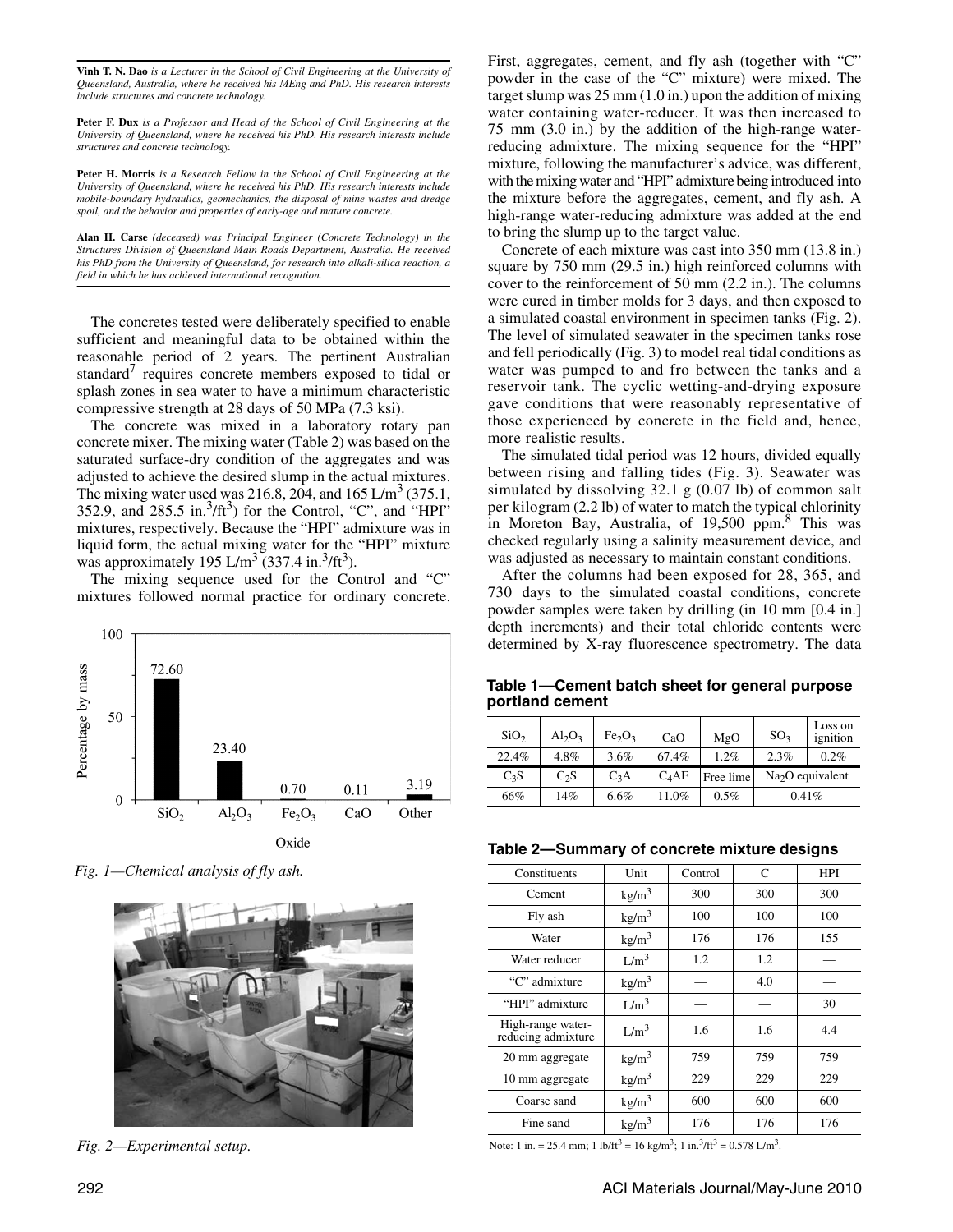obtained were considered to be sufficient to enable the comparison of the relative performance of the mixtures, especially including the time to corrosion initiation, with acceptable certainty.

A 25 mm (1.0 in.) drill bit, larger than the maximum aggregate of 20 mm (0.8 in.), was used for all sampling to minimize the likelihood of a hole being drilled completely through a solid piece of aggregate and consequently giving an abnormally low value of chloride concentration.<sup>9</sup> The correct depths for powder sampling were checked using a simple depth gauge, and also by comparing the weights of the samples.

Concrete powder samples were collected at all depth increments from each column at three locations at heights of 80, 300, and 560 mm (3.1, 11.8, and 22.0 in.) from the base (Fig. 3), and were combined to give a representative sample of each depth increment. The three heights were chosen to represent the submerged zone, tidal zone, and high tide level, respectively (Fig. 3).

## **RESULTS AND DISCUSSION**

The compressive strength and shrinkage of the concrete mixtures, determined in accordance with the relevant Australian standards, are plotted in Fig. 4 and 5. The strength developed almost identically in the Control and "C" mixtures, whereas that of "HPI" mixture was slightly slower (Fig. 4). The 28-day compressive strengths of the Control, "C," and "HPI" mixtures were 43.1, 43.0, and 38.8 MPa (6.3, 6.2, and 5.6 ksi), respectively. The development of shrinkage is similar in all three mixtures, although the shrinkage of the "C" mixture was slightly higher than those of the other two mixtures (Fig. 5).



*Fig. 3—Cycles of simulated tide and locations for concrete powder sampling. (Note: 1 in. = 25.4 mm.)*

**Table 3—Measured total chloride concentrations**

Height, mm Depth, mm 28-day exposure 28-day exposure 28-day exposure 730-day exposure Control C HPI Control C HPI Control C HPI 80 0 to 10 | 3.08 | 3.30 | 0.63 | 4.09 | 4.79 | 1.10 | 4.63 | 4.25 | 1.28 10 to 20 0.63 0.69 0.08 2.18 2.29 0.26 3.08 3.13 0.39 20 to 30 | 0.11 | 0.11 | 0.06 | 0.52 | 0.81 | 0.09 | 1.23 | 0.99 | 0.10 30 to 40 0.09 0.01 0.15 0.09 0.17 0.09 0.19 0.10 0.09 300 0 to 10 | 2.42 | 2.47 | 1.17 | 4.87 | 4.13 | 2.93 | 5.58 | 4.67 | 2.10 10 to 20 0.46 0.57 0.07 2.12 2.00 0.69 3.67 2.47 0.80 20 to 30 | 0.10 | 0.07 | 0.08 | 0.57 | 0.63 | 0.12 | 1.35 | 0.93 | 0.17 30 to 40 0.03 0.04 0.07 0.08 0.14 0.11 0.25 0.14 0.07 560 0 to 10 | 2.00 | 2.06 | 1.04 | 7.55 | 6.33 | 5.12 | 7.55 | 7.52 | 4.59 10 to 20 | 0.32 | 0.15 | 0.07 | 2.42 | 2.41 | 2.40 | 4.09 | 3.60 | 2.11 20 to 30 0.07 0.03 0.10 0.46 0.63 0.51 1.17 0.93 0.86 30 to 40 0.06 0.08 0.07 0.12 0.14 0.13 0.24 0.14 0.30

Note: 1 in. = 25.4 mm.

ACI Materials Journal/May-June 2010 293 203

Based on the chloride profiles after 28 days of exposure, the background chloride concentration was taken as 0.2% by mass of cementitious material (equivalent to about 0.035% by mass of concrete). The measured total chloride concentrations after a subtraction of 0.2% background concentration expressed as percentage by mass of cementitious material, upon which all subsequent calculations were based, are presented in Table 3.

For unidirectional diffusion into a semi-infinite medium with a constant diffusion coefficient, a constant surface chloride concentration  $C_o$ , and the initial condition,  $C_{(x,t)} = 0$  for  $x > 0$ ,



*Fig. 4—Compressive strengths.*



*Fig. 5—Shrinkage.*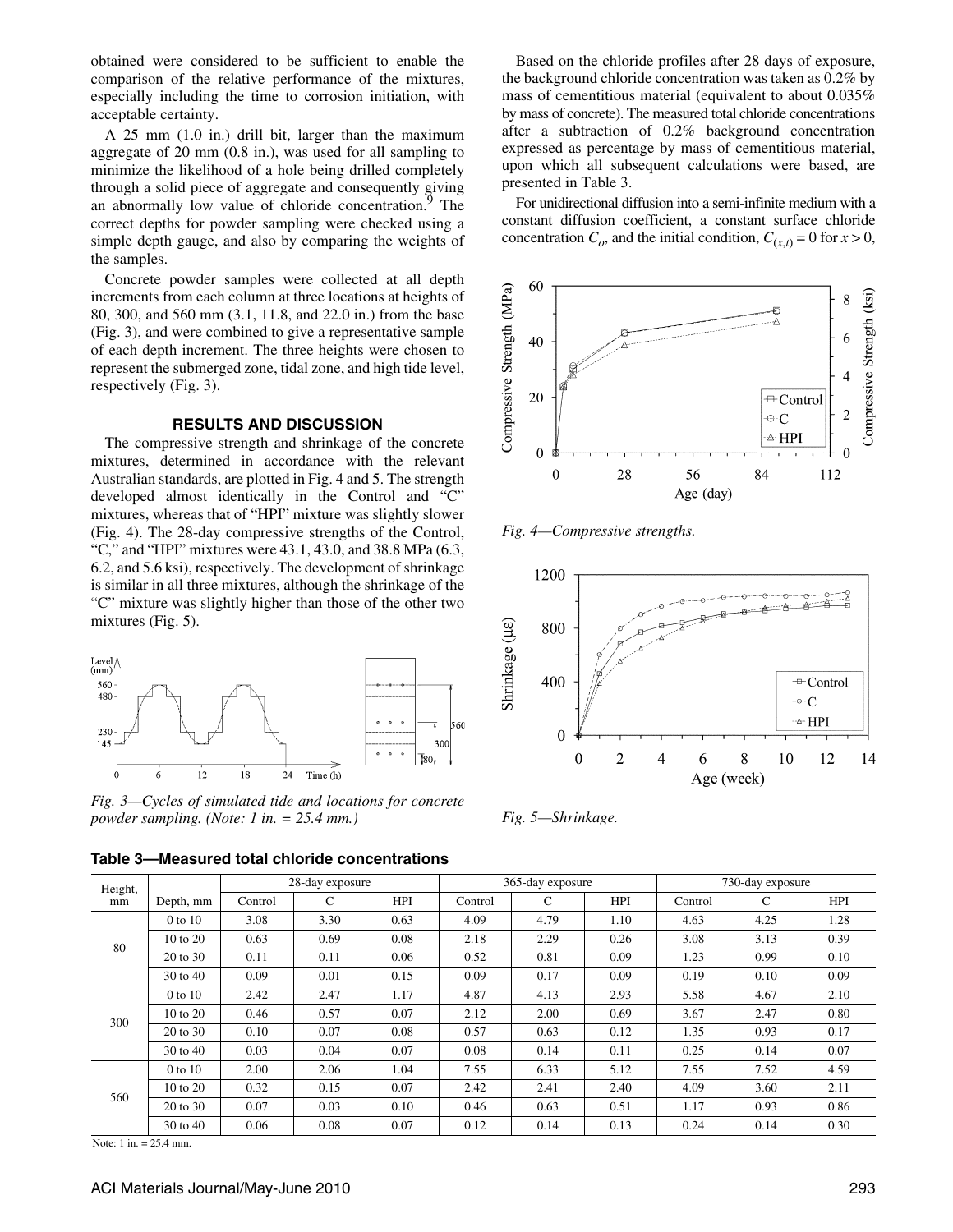$t = 0$ , the chloride concentration  $C_{(x,t)}$  at depth *x*, and time *t* is given by  $10-12$ 

$$
C_{(x,t)} = C_o \left( 1 - erf \left( \frac{x}{2\sqrt{Dt}} \right) \right) \tag{1}
$$

where  $x$  is taken as the average for each depth increment (for example, 0.005 m [0.2 in.] for a sample taken between depths of 0 to 0.01 m [0.4 in.]); and *erf* is the standard error function

$$
erf(x) = \frac{2}{\sqrt{\pi}} \int_{0}^{x} e^{-t^2} dt
$$

Both the diffusion coefficient *D* and the surface concentration  $C<sub>o</sub>$  for each concrete mixture at each age and height were determined by fitting Eq. (1) to the corresponding measured chloride profiles. The best fit was determined by adjusting both  $D$  and  $C<sub>o</sub>$  to achieve the highest coefficient of determination,  $R^2$ , using a commercially available curve-fitting software program. The best-fit values are presented in Table 4. The estimated diffusion coefficients are consistent with those reported by other researchers<sup>13-16</sup> for similar concretes. The  $R^2$  values were higher than 0.98 in. all cases with the sole exception of the "HPI" mixture at 28 days at the 80 mm (3.1 in.) level, giving a clear indication of good fits. It should be emphasized, however, that the values of *D* and *Co*



*Fig. 6—Variation of diffusion coefficient with time.*

Table 4—Best-fit values of *D*,  $C<sub>o</sub>$ , and corresponding  $R<sup>2</sup>$ 

do not necessarily represent the actual chloride diffusion coefficient and surface chloride concentration; they are simply regression coefficients that are convenient to use to compare the performance of concretes with different qualities.

The diffusion coefficients in Table 4, which are plotted in Fig. 6, show that both *D* and its rate of decrease for each type of concrete decreased with time. The *D* for the 365-day exposure were approximately 65 to 85% lower than the corresponding 28-day values, whereas the 730-day values were approximately 3 to 40% lower than the corresponding 365-day values. The decrease of both *D* and its rate of decrease with time are probably mainly attributable to the early exposure of the concrete to simulated seawater (at the age of 3 days) and the continuing formation of hydration products and their effect on the pore system within the concrete.

The decrease of the diffusion coefficient with time, especially during the first year, should be recognized in estimating the time to corrosion initiation of reinforced concrete structures. As an illustration of this, the chloride profiles after 5 and 30 years of exposure for a concrete structure with a surface chloride concentration of 9.0% are plotted in Fig. 7 for diffusion coefficients varying between  $2 \times 10^{-12}$  m<sup>2</sup>/seconds (3.1  $\times 10^{-9}$ in.<sup>2</sup>/seconds) and  $10 \times 10^{-12}$  m<sup>2</sup>/s (15.5  $\times 10^{-9}$  in.<sup>2</sup>/seconds). It can be readily seen that the chloride concentrations at all depths after 5 years of exposure for a diffusion coefficient of



*Fig. 7—Illustration of effect of diffusion coefficient on chloride concentration profile. (Note: "D-30-2" denotes case for diffusion coefficient of 2* × *10–12 m2 /seconds [3.1* × *10–9 in.2/seconds] after 30 years.)*

|                                          |                 | 28-day exposure |       |            | 365-day exposure |      |            | 730-day exposure |       |            |
|------------------------------------------|-----------------|-----------------|-------|------------|------------------|------|------------|------------------|-------|------------|
| Height                                   | Best-fit values | Control         | C     | <b>HPI</b> | Control          | C    | <b>HPI</b> | Control          | C     | <b>HPI</b> |
| $80 \text{ mm}$<br>$(3.1 \text{ in.})$   | D               | 20.09           | 20.36 | 14.84      | 4.28             | 4.28 | 1.86       | 3.27             | 3.25  | 1.18       |
|                                          | $C_{o}$         | 5.03            | 5.37  | 1.13       | 5.46             | 6.30 | 1.70       | 5.93             | 5.57  | 1.87       |
|                                          | $R^2$           | 1.00            | 1.00  | 0.88       | 0.99             | 1.00 | 0.98       | 0.98             | 0.95  | 0.99       |
| $300 \text{ mm}$<br>$(11.8 \text{ in.})$ | D               | 19.04           | 21.99 | 9.72       | 3.50             | 4.18 | 1.74       | 3.14             | 2.45  | 1.46       |
|                                          | $C_{o}$         | 4.01            | 3.93  | 2.51       | 6.63             | 5.47 | 4.62       | 7.18             | 6.06  | 2.95       |
|                                          | $R^2$           | 1.00            | 1.00  | 0.99       | 1.00             | 1.00 | 1.00       | 0.98             | 1.00  | 1.00       |
| 560 mm<br>$(22.0 \text{ in.})$           | D               | 16.68           | 10.51 | 10.33      | 2.37             | 3.00 | 3.65       | 2.30             | 1.93  | 2.22       |
|                                          | C <sub>o</sub>  | 3.46            | 4.26  | 2.17       | 11.06            | 8.83 | 6.96       | 9.95             | 10.12 | 5.96       |
|                                          | $R^2$           | 1.00            | 1.00  | 0.98       | 1.00             | 1.00 | 1.00       | 0.99             | 1.00  | 1.00       |

Note: *D* is expressed in  $10^{-12}$  m<sup>2</sup>/second (1.55 × 10<sup>-9</sup> in.<sup>2</sup>/second); and *C<sub>o</sub>* is expressed as percentage by mass of cementitious material.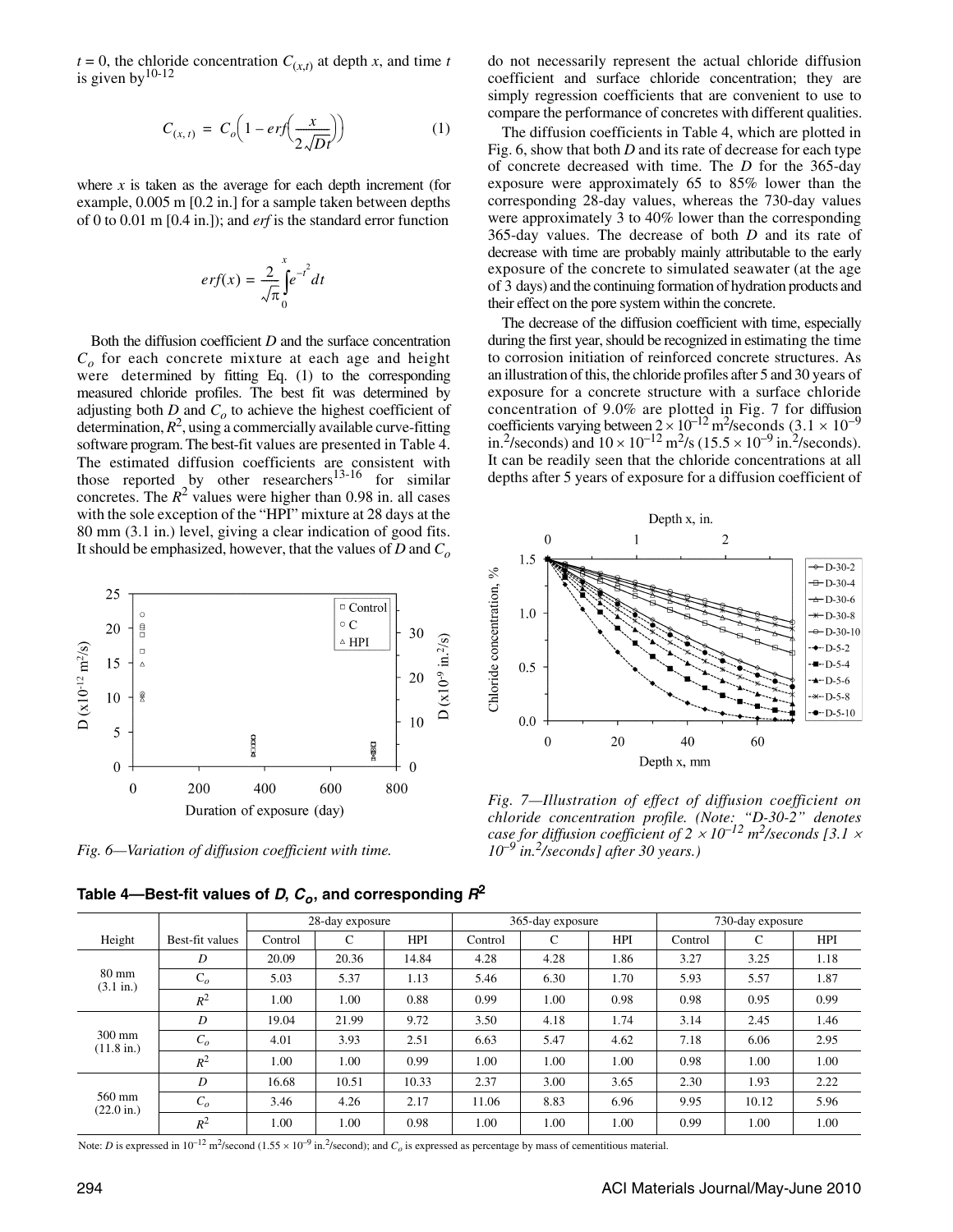$10 \times 10^{-12}$  m<sup>2</sup>/seconds (15.5  $\times 10^{-9}$  in.<sup>2</sup>/seconds) are smaller than the corresponding concentrations for a diffusion coefficient of  $2 \times 10^{-12}$  m<sup>2</sup>/seconds (3.1  $\times 10^{-9}$  in.<sup>2</sup>/seconds) after 30 years of exposure. Given the large range of diffusion coefficients in Table 4, it is clear that caution should be exercised when estimating the service life of structures based on chloride profiles taken at any given time, especially during the first year of exposure.

To compare the relative performance of the three mixtures, the time to initiation of corrosion of the three concrete columns was estimated using the model of Mangat and Molloy,<sup>17</sup> in which *D* at a given time *t* can be expressed in the form

$$
D = D_i t^{-m} \tag{2}
$$

where  $D_i$  is the diffusion coefficient at a time  $t$  equal to 1 second, and *m* is an empirical coefficient. Substituting Eq. (2) in Eq. (1) gives

$$
C_{(x, t)} = C_o \left( 1 - erf \left( \frac{x}{2 \sqrt{\frac{D_i}{1 - m}} t^{(1 - m)}} \right) \right)
$$
 (3)

To reflect the reality that the concrete at any given level on the three concrete columns was exposed to the same wetting and drying conditions,  $C<sub>o</sub>$  was assumed to be constant for concrete at any particular level. Based on the best-fit values in Table 4,  $C<sub>o</sub>$  was taken as 5, 6, and 10% for the concrete at the 80, 300, and 560 mm (3.1, 11.8, and 22.0 in.) levels, respectively (Fig. 3). The diffusion coefficient *D* was then determined by fitting Eq. (1) to the respective measured chloride profiles listed in Table 3. The coefficients *Di* and *m* for each type of concrete at a given level were then estimated using Eq. (2). The resulting  $D$ ,  $D_i$ , and  $m$  are presented in Table 5.

Assuming a chloride threshold concentration of 1.0% by mass of cementitious material<sup>18-21</sup> and a depth of cover to

**Table 5—Estimated time** *T* **to initiation of corrosion**

reinforcement of 50 mm (2.0 in.), the time to corrosion initiation,  $T$ , can be estimated using Eq.  $(3)$ . The results are presented in Table 5. The generally short estimated time to initiation of corrosion (Table 5) was probably attributable mainly to the early exposure to the simulated coastal environments at the age of 3 days. Although this represents normal construction practice for many concrete structures, other structures experience better curing regimes and thus should have longer times to corrosion initiation. It should be emphasized that the estimated values are not necessarily a true representation of times to corrosion initiation; the values are only presented to allow a comparison to be made between different concretes.

Importantly, Table 5 shows that the "HPI" mixture had significantly longer estimated times to the initiation of corrosion than the "C" and Control mixtures at all levels. The time to initiation of corrosion of the "C" mixture was slightly longer than that of the Control mixture at the 300 and 560 mm (11.8 and 22.0 in.) levels, but slightly shorter at the 80 mm (3.1 in.) level. The incorporation of the admixture characterized by hydrophobic and pore-blocking effects in the "HPI" mixture thus appeared to considerably extend the time to the initiation of corrosion. The inclusion of the admixture characterized by crystallization activity, however, seemed to have no detectable effect on the time to the onset of corrosion.

#### **SUMMARY AND CONCLUSIONS**

The use of permeability-reducing admixtures in concrete mixtures as one of the solutions to chloride-induced corrosion of steel reinforcement in concrete structures previously lacked supporting data, prompting the study of their performance reported in this paper. The effectiveness of two typical commercially available permeability-reducing admixtures, one characterized by crystallization activity and the other by hydrophobic and pore-blocking effects, was studied experimentally.

Details of the materials and experimental procedures adopted in the study were presented. Experimental chloride concentrations of concrete specimens after 28-, 365-, and 730-day exposures to a simulated coastal environment that

|                                | Best-fit         | Control  |          |          | $\mathsf{C}$ |          |          | HPI         |          |          |
|--------------------------------|------------------|----------|----------|----------|--------------|----------|----------|-------------|----------|----------|
| Height                         | values           | 28 days  | 365 days | 730 days | 28 days      | 365 days | 730 days | 28 days     | 365 days | 730 days |
| 80 mm<br>(3.1 in.)             | D                | 20.3     | 4.9      | 4.3      | 23.3         | 6.3      | 3.9      | 2.2         | 0.3      | 0.2      |
|                                | C <sub>o</sub>   | 5.0      |          |          | 5.0          |          |          | 5.0         |          |          |
|                                | $D_i$            | 39,172.9 |          |          | 55,296.3     |          |          | 443,010.0   |          |          |
|                                | $\boldsymbol{m}$ | 0.515    |          |          | 0.529        |          |          | 0.831       |          |          |
|                                | $\overline{T}$   | 3.4      |          |          | 2.6          |          |          | 3,846,599.0 |          |          |
| 300 mm<br>$(11.8 \text{ in.})$ | $\boldsymbol{D}$ | 7.8      | 4.1      | 3.9      | 8.3          | 3.5      | 2.5      | 3.1         | 1.0      | 0.2      |
|                                | C <sub>o</sub>   | 6.0      |          |          | 6.0          |          |          | 6.0         |          |          |
|                                | $D_i$            | 231.1    |          |          | 1469.0       |          |          | 10,509.5    |          |          |
|                                | $\boldsymbol{m}$ | 0.230    |          |          | 0.352        |          |          | 0.553       |          |          |
|                                | $\overline{T}$   | 4.4      |          |          | 6.5          |          |          | 193.7       |          |          |
| 560 mm<br>$(22.0 \text{ in.})$ | $\boldsymbol{D}$ | 3.2      | 2.8      | 2.3      | 3.2          | 2.4      | 2.0      | 2.0         | 1.7      | 0.6      |
|                                | $C_o$            | 10.0     |          |          | 10.0         |          |          | 10.0        |          |          |
|                                | $D_i$            | 10.1     |          |          | 25.2         |          |          | 35.9        |          |          |
|                                | $\boldsymbol{m}$ | 0.079    |          |          | 0.140        |          |          | 0.196       |          |          |
|                                | $\boldsymbol{T}$ | 5.2      |          |          | 6.4          |          |          | 14.4        |          |          |

Note: *D* and  $D_i$  is expressed in 10<sup>-12</sup> m<sup>2</sup>/second (1.55 × 10<sup>-9</sup> in.<sup>2</sup>/second);  $C_o$  is expressed as percentage by mass of cementitious material; and *T* is expressed in years.